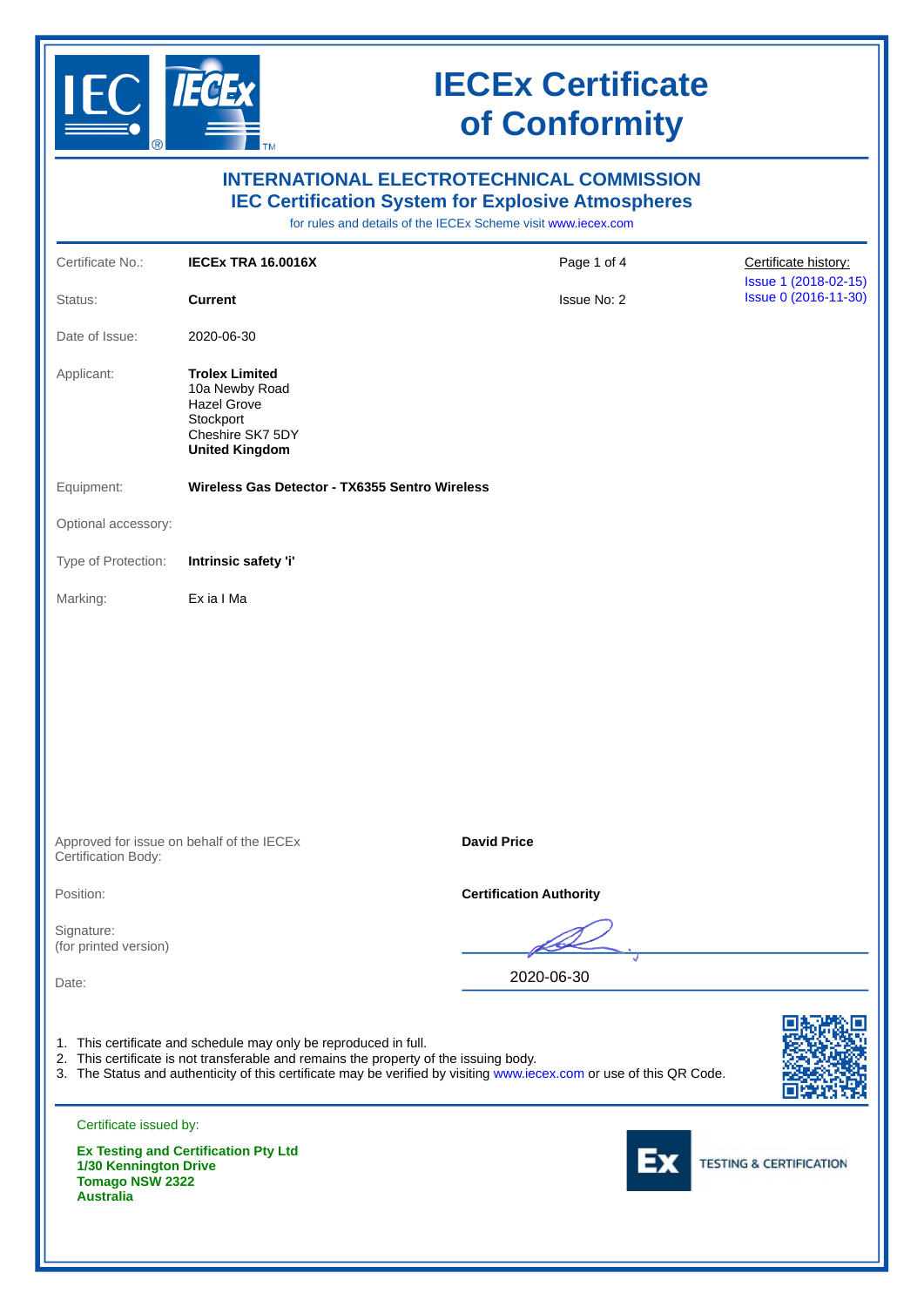

| Certificate No.:                                                                                                                                                                                                                                                                                                                                                                                                                                                                                         | <b>IECEX TRA 16.0016X</b>                                                                                      |                                                                         | Page 2 of 4                                                             |  |  |  |
|----------------------------------------------------------------------------------------------------------------------------------------------------------------------------------------------------------------------------------------------------------------------------------------------------------------------------------------------------------------------------------------------------------------------------------------------------------------------------------------------------------|----------------------------------------------------------------------------------------------------------------|-------------------------------------------------------------------------|-------------------------------------------------------------------------|--|--|--|
| Date of issue:                                                                                                                                                                                                                                                                                                                                                                                                                                                                                           | 2020-06-30                                                                                                     |                                                                         | Issue No: 2                                                             |  |  |  |
| Manufacturer:                                                                                                                                                                                                                                                                                                                                                                                                                                                                                            | <b>Trolex Limited</b><br>10a Newby Road<br>Hazel Grove, Stockport<br>Cheshire SK7 5DY<br><b>United Kingdom</b> |                                                                         |                                                                         |  |  |  |
| Additional<br>manufacturing<br>locations:                                                                                                                                                                                                                                                                                                                                                                                                                                                                |                                                                                                                |                                                                         |                                                                         |  |  |  |
| This certificate is issued as verification that a sample(s), representative of production, was assessed and tested and found to comply with<br>the IEC Standard list below and that the manufacturer's quality system, relating to the Ex products covered by this certificate, was<br>assessed and found to comply with the IECEx Quality system requirements. This certificate is granted subject to the conditions as set out in<br>IECEx Scheme Rules, IECEx 02 and Operational Documents as amended |                                                                                                                |                                                                         |                                                                         |  |  |  |
| <b>STANDARDS</b><br>The equipment and any acceptable variations to it specified in the schedule of this certificate and the identified documents, was found<br>to comply with the following standards                                                                                                                                                                                                                                                                                                    |                                                                                                                |                                                                         |                                                                         |  |  |  |
| IEC 60079-0:2011<br>Edition:6.0                                                                                                                                                                                                                                                                                                                                                                                                                                                                          | Explosive atmospheres - Part 0: General requirements                                                           |                                                                         |                                                                         |  |  |  |
| IEC 60079-11:2011<br>Edition:6.0                                                                                                                                                                                                                                                                                                                                                                                                                                                                         | Explosive atmospheres - Part 11: Equipment protection by intrinsic safety "i"                                  |                                                                         |                                                                         |  |  |  |
| This Certificate does not indicate compliance with safety and performance requirements<br>other than those expressly included in the Standards listed above.                                                                                                                                                                                                                                                                                                                                             |                                                                                                                |                                                                         |                                                                         |  |  |  |
| <b>TEST &amp; ASSESSMENT REPORTS:</b><br>A sample(s) of the equipment listed has successfully met the examination and test requirements as recorded in:                                                                                                                                                                                                                                                                                                                                                  |                                                                                                                |                                                                         |                                                                         |  |  |  |
| Test Reports:                                                                                                                                                                                                                                                                                                                                                                                                                                                                                            |                                                                                                                |                                                                         |                                                                         |  |  |  |
| AU/ExTC/ExTR20.0026/00<br>CA/QPS/ExTR16.0007/00<br>GB/SIR/ExTR08.0123/00<br>GB/SIR/ExTR13.0059/00                                                                                                                                                                                                                                                                                                                                                                                                        |                                                                                                                | AU/ITA/ExTR15.0026/00<br>CA/OPS/ExTR16.0007/01<br>GB/SIR/ExTR10.0180/00 | AU/ITA/ExTR16.0009/00<br>GB/CML/ExTR15.0028/00<br>GB/SIR/ExTR11,0057/00 |  |  |  |
| <b>Ouality Assessment Report:</b>                                                                                                                                                                                                                                                                                                                                                                                                                                                                        |                                                                                                                |                                                                         |                                                                         |  |  |  |

GB/SIR/QAR07.0017/09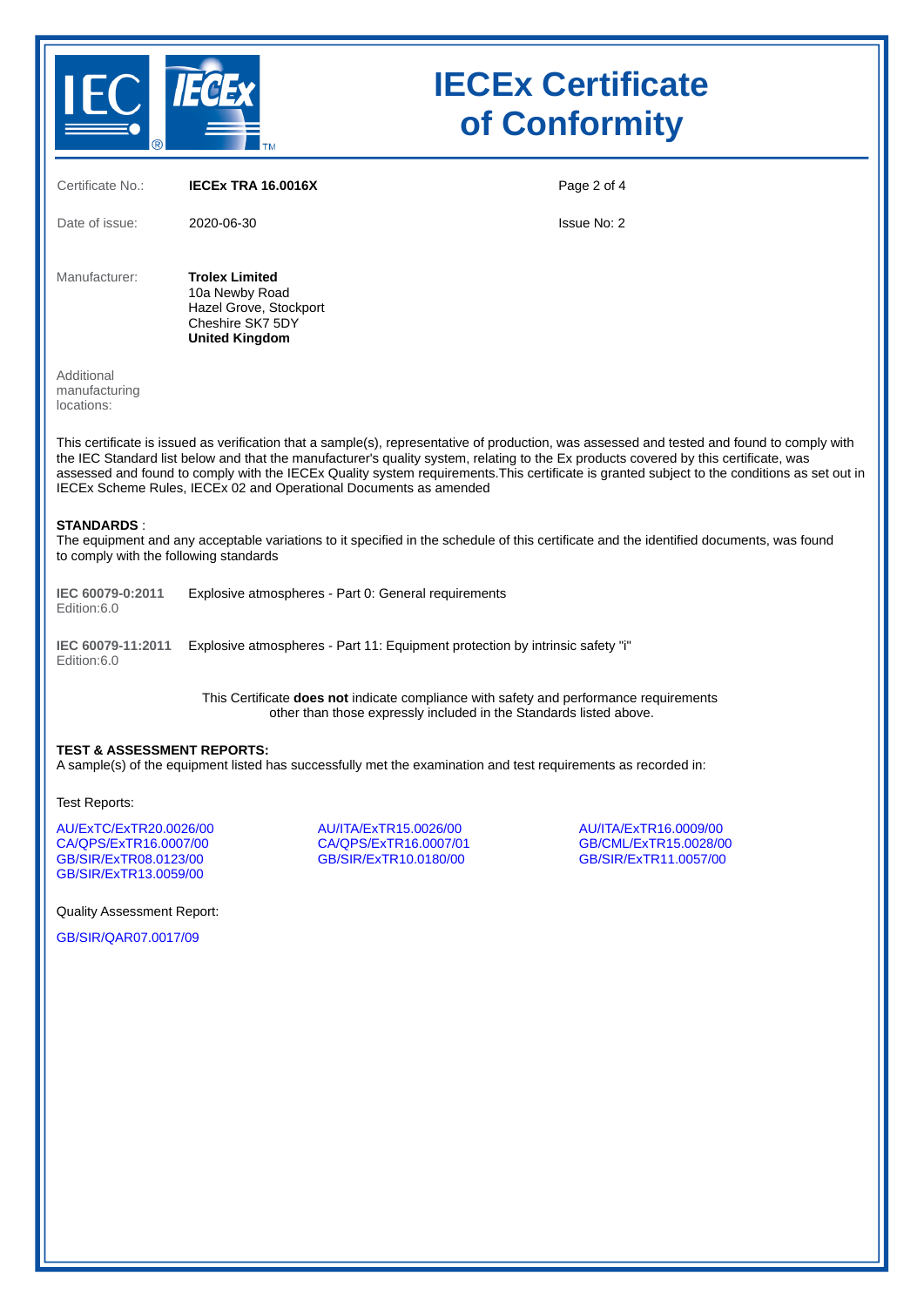

Certificate No.: **IECEx TRA 16.0016X**

Page 3 of 4

Date of issue: 2020-06-30

Issue No: 2

#### **EQUIPMENT:**

Equipment and systems covered by this Certificate are as follows:

The Trolex Sentro Wireless Gas Detector TX6355, is designed for use in underground gassy mines to provide air-monitoring in a fixed location.

Please refer to annex for additional information.

**SPECIFIC CONDITIONS OF USE: YES as shown below:** Please refer to annex for additional information.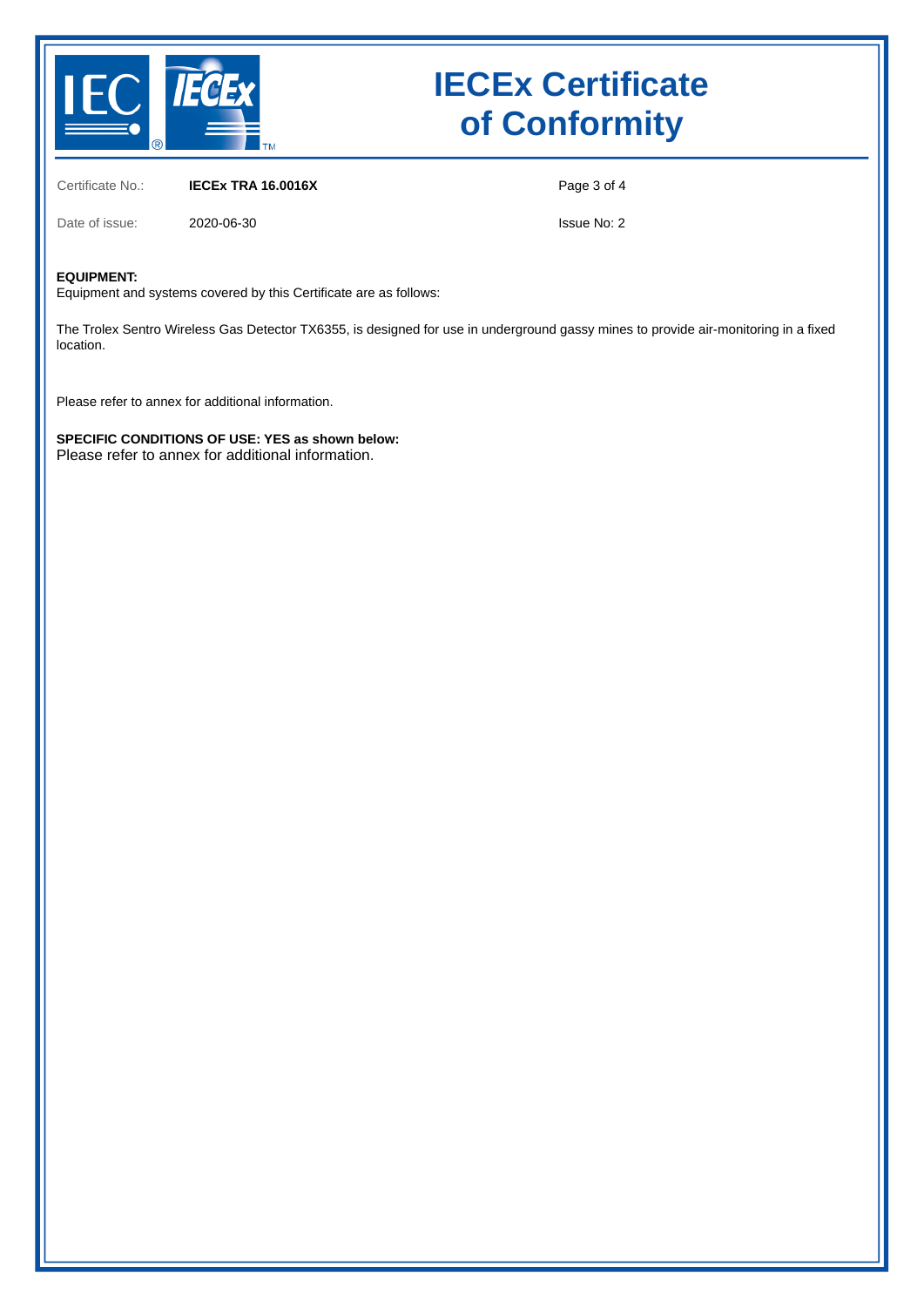

Certificate No.: **IECEx TRA 16.0016X**

Date of issue: 2020-06-30

Page 4 of 4

Issue No: 2

**DETAILS OF CERTIFICATE CHANGES (for issues 1 and above)** See Annex for details

**Annex:**

IECEx\_TRA\_16.0016X\_2 Certificate Annex Final.pdf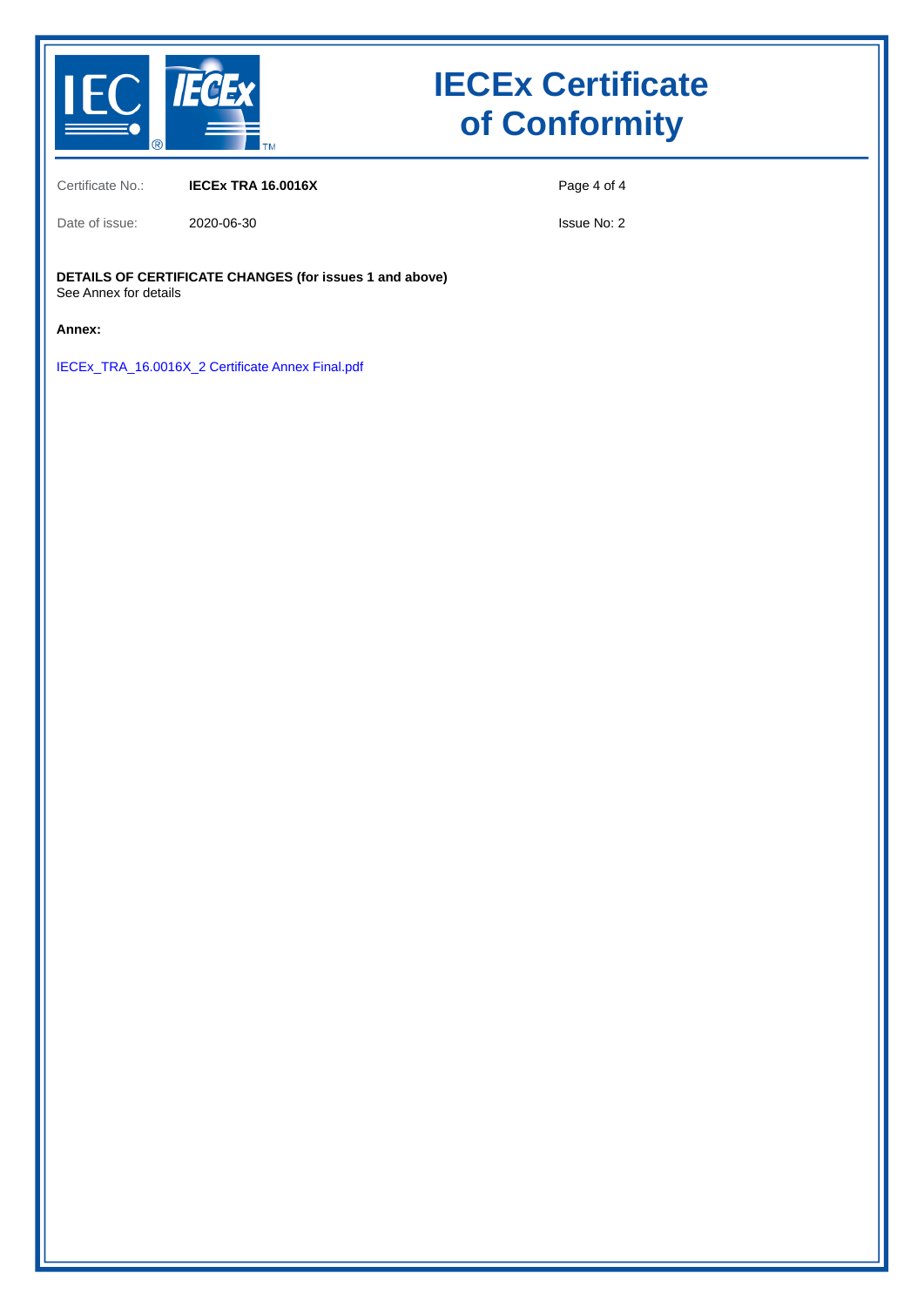

### **Description:**

The Trolex Sentro Wireless Gas Detector (Sentro) is designed for use in underground gassy mines to provide air-monitoring in a fixed location. The Sentro Wireless is powered with an external battery pack that connects to the main enclosure at screw terminals 4, 5 on the Output Board. The Sentro is a single channel unit designed to monitor one of the following gases Methane, Carbon Dioxide, High Level Carbon Monoxide, Low level Carbon Monoxide, Oxygen and various other toxic gas levels. The levels measured are displayed on the gas monitor LCD. A visual alarm can be set to trigger at user adjustable set-points. The system is used to measure ambient gas levels by diffusion.

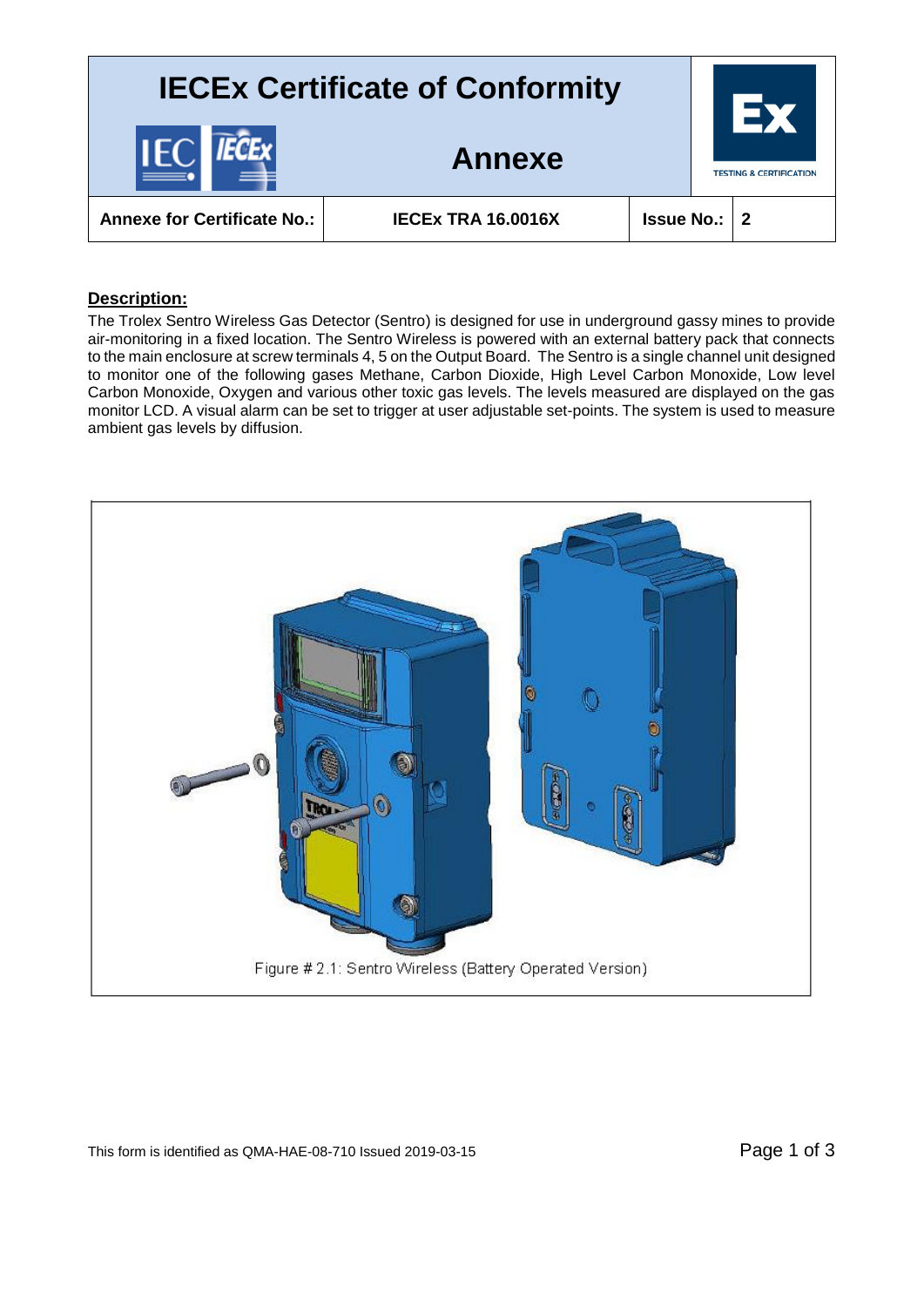**Annexe**



**Annexe for Certificate No.: IECEx TRA 16.0016X Issue No.: 2**

### **Specific Conditions of Use pertaining to Issue 0, 1 of this Certificate:**

- 1. Use only with Energizer E95/EN95 D-type Alkaline Cells. These are wired to screw terminals 4, 5 on J6 Output Board only.
- 2. The other screw terminals 1, 2, 3, 6 on J6 Output Board shall not be used in the hazardous area.
- 3. Only Trolex manufactured gas sensing modules ("eModules") identified by the top level part number "TX6350.06" shall be fitted. The use of these eModules have been assessed for compatibility as part of this certification and are suitable for use in Group I hazardous location.
- 4. The cover screws must be torqued to a value of 1.24N\*m (10in\*lbs) following replacement of the eModules (gas sensor) or batteries.
- 5. Do not open when coal dust is present.
- 6. Extreme care must be taken to protect the equipment from impact. In the event the unit is dropped or impacted, a competent person must inspect it for any damage that would impair the Ingress Protection (IP54).
- 7. The batteries must be removed to de-energise the unit before it is transported / relocated.

#### **Apparatus supply and input/output parameters**

The gas detector is powered internally by 4 'D' cell batteries.

There are no other connections allowed in the hazardous area.

### **Drawing list pertaining to Issue 0 of this Certificate:**

| <b>Manufacturer's Documents</b>                  |                 |               |               |            |  |  |
|--------------------------------------------------|-----------------|---------------|---------------|------------|--|--|
| <b>Title</b>                                     | Drawing No.     | <b>Sheets</b> | Rev.<br>Level | Date       |  |  |
| General Arrangement<br>(Battery powered version) | P5596-10-IECEx  |               | A             | 2016-04-01 |  |  |
| <b>Block Diagram</b>                             | P5596.08. IECEx |               | A             | 2016-04-04 |  |  |
| Circuit Diagram, Control PCB                     | P5536.202       | 2             | Е             | 2014-03-20 |  |  |
| PCB, Control                                     | P5536.203       | 4             | B             | 2009-10-14 |  |  |
| Circuit Diagram, Display PCB                     | P5536.204       | 2             | B             | 2009-10-07 |  |  |
| PCB, Display                                     | P5536.205       |               | C             | 2012-05-01 |  |  |
| PCB, Connector                                   | P5536.212       | ◢             | B             | 2009-10-14 |  |  |
| Circuit Diagram Wireless Output Board            | P5596.01. IECEx | 4             | A             | 2016-04-04 |  |  |
| PCB, Output (Wireless)                           | P5596.02.IECEx  |               | A             | 2016-04-04 |  |  |
| Certification label, Front, IECEx Australia      | P5596.2013      |               | A             | 2016-10-20 |  |  |
| Certification label, Back, IECEx Australia       | P5596.2014      |               | B             | 2016-09-12 |  |  |